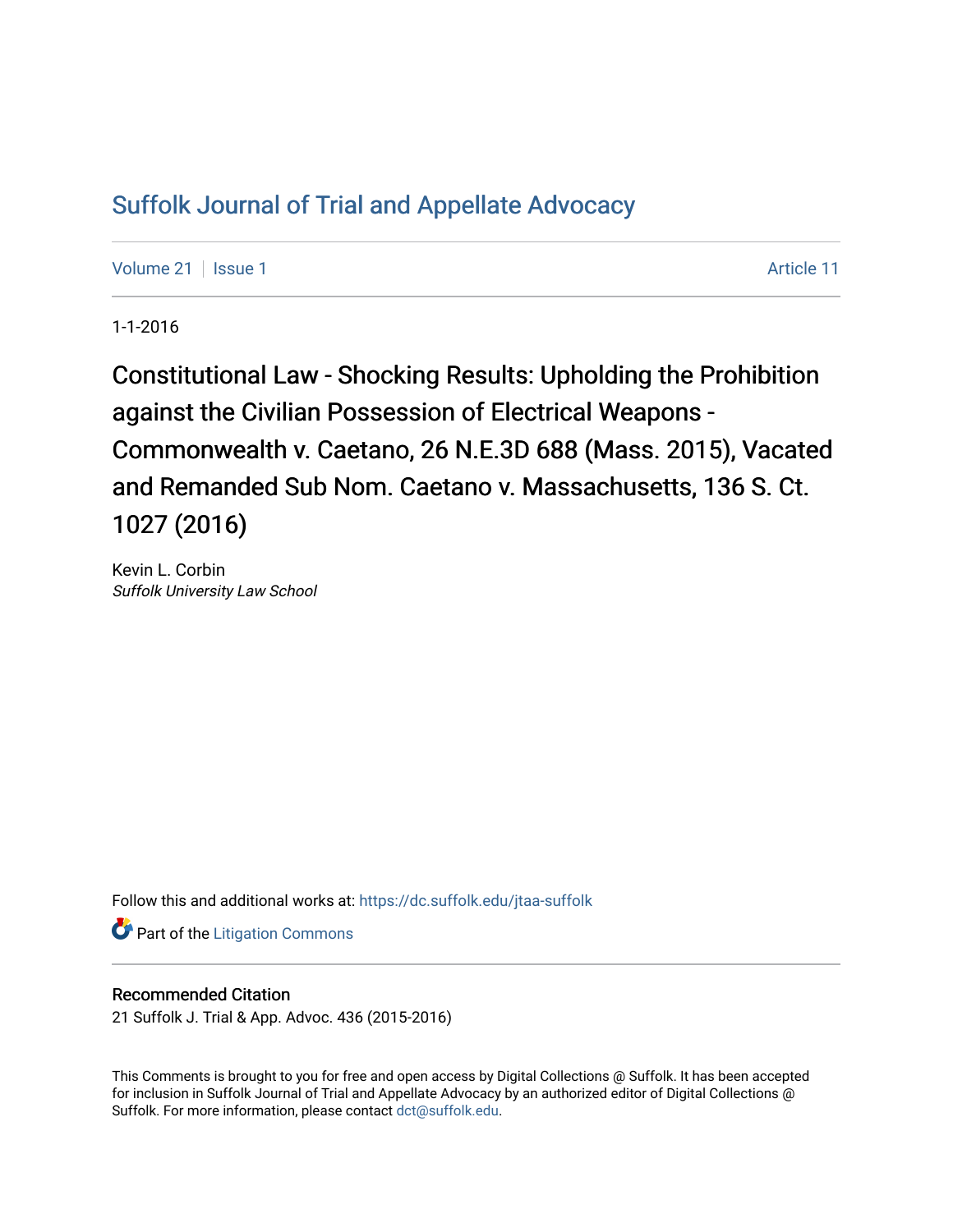## **CONSTITUTIONAL LAW-SHOCKING RESULTS: UPHOLDING THE PROHIBITION AGAINST THE CIVILIAN POSSESSION OF ELECTRICAL** *WEAPONS-COMMONWEALTH V. CAETANO,* **26 N.E.3D 688 (MASS. 2015),** *VACATED AND REMANDED SUB NOM. CAETANO V. MASSACHUSETTS,* **136 S. CT. 1027 (2016).**

The Second Amendment of the United States Constitution provides citizens with the right to keep and bear arms, and that the right shall not be infringed upon.<sup>1</sup> Massachusetts has incorporated similar language under **A17** of the commonwealth's Declaration of Rights, instructing that the people have the right to keep and bear arms for the common defense.<sup>2</sup> In *Commonwealth v. Caetano*<sup>3</sup> the Supreme Judicial Court of Massachusetts **("SJC")** considered whether Massachusetts General Law chapter 140, section 131J, prohibiting public possession and sale of an electrical weapon, is an infringement upon an individual's Second Amendment right to bear arms.<sup>4</sup> The court determined, in light of other options providing for an individual's self-defense, that the statute enacted by the Massachusetts Legislature did not violate the Second Amendment of the Constitution.<sup>5</sup>

On the afternoon of September 29, 2011, the Ashland Police Department was dispatched to a local supermarket to investigate a possible shoplifting incident.<sup>6</sup> Ashland police were informed that the store manager

<sup>&</sup>lt;sup>1</sup> *See U.S. CONST. amend. II ("A well regulated Militia, being necessary to the security of a* free State, the right of the people to keep and bear Arms, shall not be infringed.").

<sup>2</sup> *See* MAss. CONST. pt. 1 art. XVII ("The people have a right to keep and to bear arms for the common defense. And as, in time of peace, armies are dangerous to liberty, they ought not to be maintained without the consent of the legislature; and the military power shall always be held in an exact subordination to the civil authority, and be governed by it.").

**<sup>3</sup>**26 N.E.3d 688 (Mass. 2015) [hereinafter *Caetano I].*

*<sup>4</sup> See* MASS. GEN. LAWS ch. 140, § 131J (2004) ("No person shall possess a portable device or weapon from which an electrical current, impulse, wave or beam may be directed, which current, impulse, wave or beam is designed to incapacitate temporarily, injure or kill, except: (1) a federal, state or municipal law enforcement officer, or member of a special reaction team in a state prison or designated special operations or tactical team in a county correctional facility **...** *."); Caetano 1,* 26 N.E.3d at 689-90 (arguing stun guns are arms for the purposes of the Second Amendment).

<sup>&</sup>lt;sup>5</sup> See Caetano I, 26 N.E.3d at 695 ("Barring any cause for disqualification the defendant could have applied for a license to carry a firearm. In addition, again barring any disqualification, possession of mace or pepper spray for self-defense no longer requires a license.").

*<sup>6</sup> See id.* at 689 (providing background information).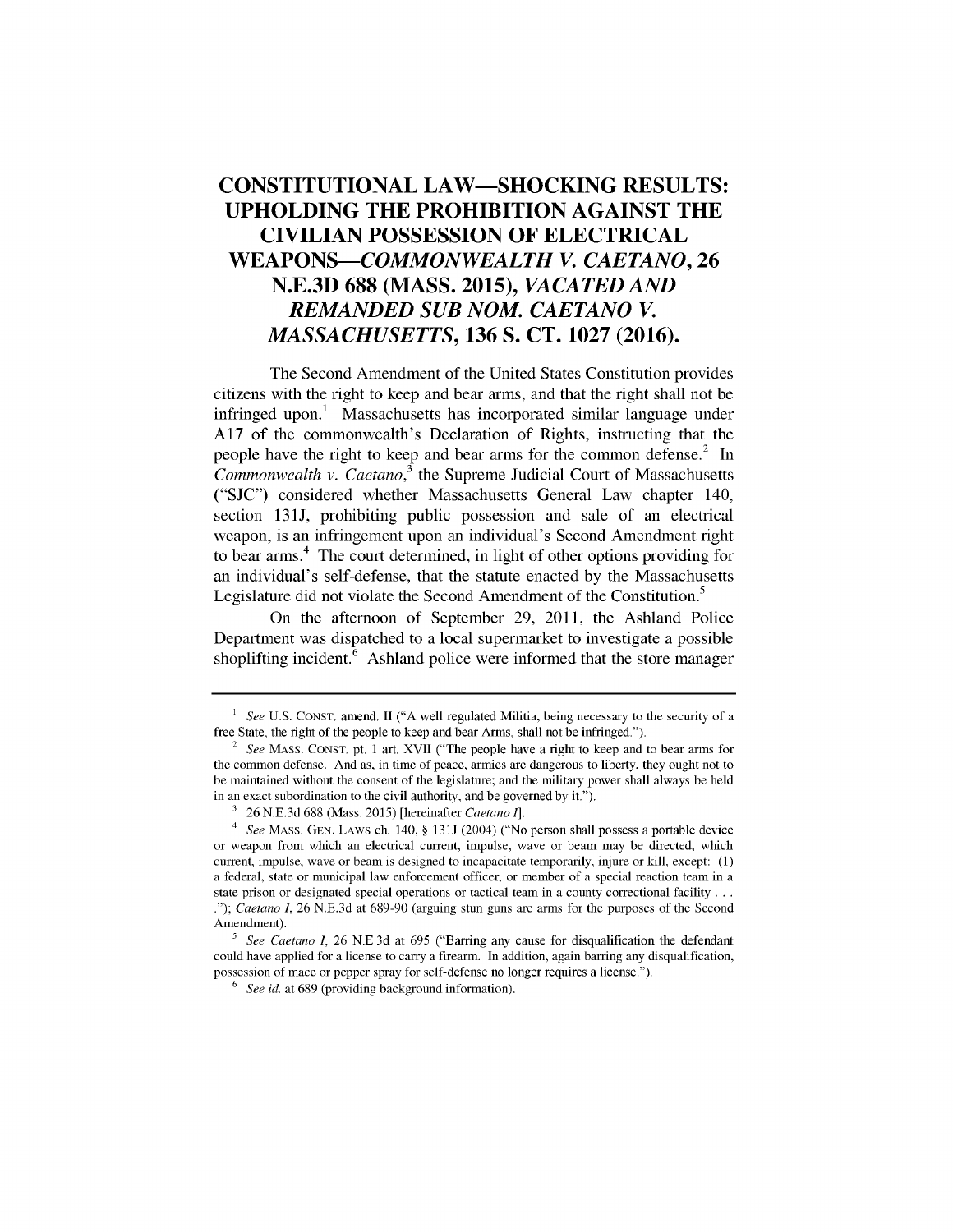suspected Jaime Caetano and another individual were responsible for the shoplifting.<sup>7</sup> As the officer on the scene questioned both suspects, Caetano consented to the officer's request to search her purse. $8$  During the course of searching Caetano's belongings, officers found an operational stun gun.<sup>9</sup> Caetano informed the officers that the stun gun belonged to her, but it was only for defensive purposes.<sup>10</sup> Police arrested Caetano, and the Commonwealth charged her with possession of a stun gun.<sup>11</sup>

At the trial court level, Caetano filed a pre-trial motion with the Framingham District Court requesting dismissal of the pending charge.<sup>12</sup> The district court denied Caetano's pre-trial motion, and a jury-waived trial was subsequently held.<sup>13</sup> Caetano was found guilty in the Framingham District Court for possession of a stun gun.<sup>14</sup> Rather than move directly to sentencing, the district court judge, with Caetano's consent, placed the case on file.<sup>15</sup> The case remained on file for approximately two and a half months prior to Caetano filing a written objection requesting that the court move for the imposition of sentencing.<sup>16</sup> Following the request, Caetano

*10 See Caetano 1,* 26 N.E.3d at 689 (describing Caetano's prior abusive relationship).

<sup>11</sup> *See id.* (explaining background history). *See generally*, MASS. GEN. LAWS ch. 140, § 131J (2004) (detailing penalties for violating law). The statute punishes an individual found guilty of violating the law by imposing a fine not less than \$500, but not to exceed \$1000. *Id.* The statute also permits the court to sentence an individual for a term not less than six months, but not more than twenty-four months. *Id.*

<sup>12</sup> Caetano I, 26 N.E.3d at 690 (arguing possession of stun gun for self-defense is protected by Second Amendment).

<sup>14</sup>*id.*

<sup>15</sup>*See id.* (indicating judicial discretion for placing cases on file); *see also* MAss. R. CRIM. P. 28(e) (2015) ("The court may file a case after a guilty verdict or finding without imposing a sentence if the defendant and the Commonwealth both consent."); MASS. GEN. LAWS ch. 140, § 13 1J (detailing penalties for violating law) ("Whoever violates this section shall be punished by a fine of not less than \$500 nor more than \$1,000 or by imprisonment in the house of correction for not less than 6 months nor more than 2 1/2 years, or by both such fine and imprisonment.").

*<sup>16</sup>See Caetano 1,* 26 N.E.3d at 690 (highlighting disagreement amongst counsels). In requesting sentencing, the Commonwealth moved for the imposition of a fine; however, neither side could come to an agreement as to the amount of the fine. *d.* Due to the disagreement, and to preserve the defendant's right to appeal, the court placed the case back on file. *Id.*

<sup>&</sup>lt;sup>7</sup>*Id.* At this point, Caetano was sitting in a parked car within the store's parking lot with an unknown gentleman. *Id.*

**<sup>8</sup>** *Id.*

<sup>&</sup>lt;sup>9</sup> See Substitute Brief and Record Appendix for the Defendant on Appeal from the Framingham Division of District Court Department at 4, Commonwealth v. Caetano, 26 N.E.3d 688 (Mass. 2015) (No. SJC- 11718) (reporting facts of the case). The officer described the device as a "small black device, with two prongs and a trigger mechanism." *ILd.* From his training and experience, the officer testified that he recognized the device to be a stun gun. *Id.* Further, the officer testified that, when he pressed the trigger mechanism, "an electronic current passed between the two prongs on the stun gun itself." *Id.*

<sup>13</sup> *id.*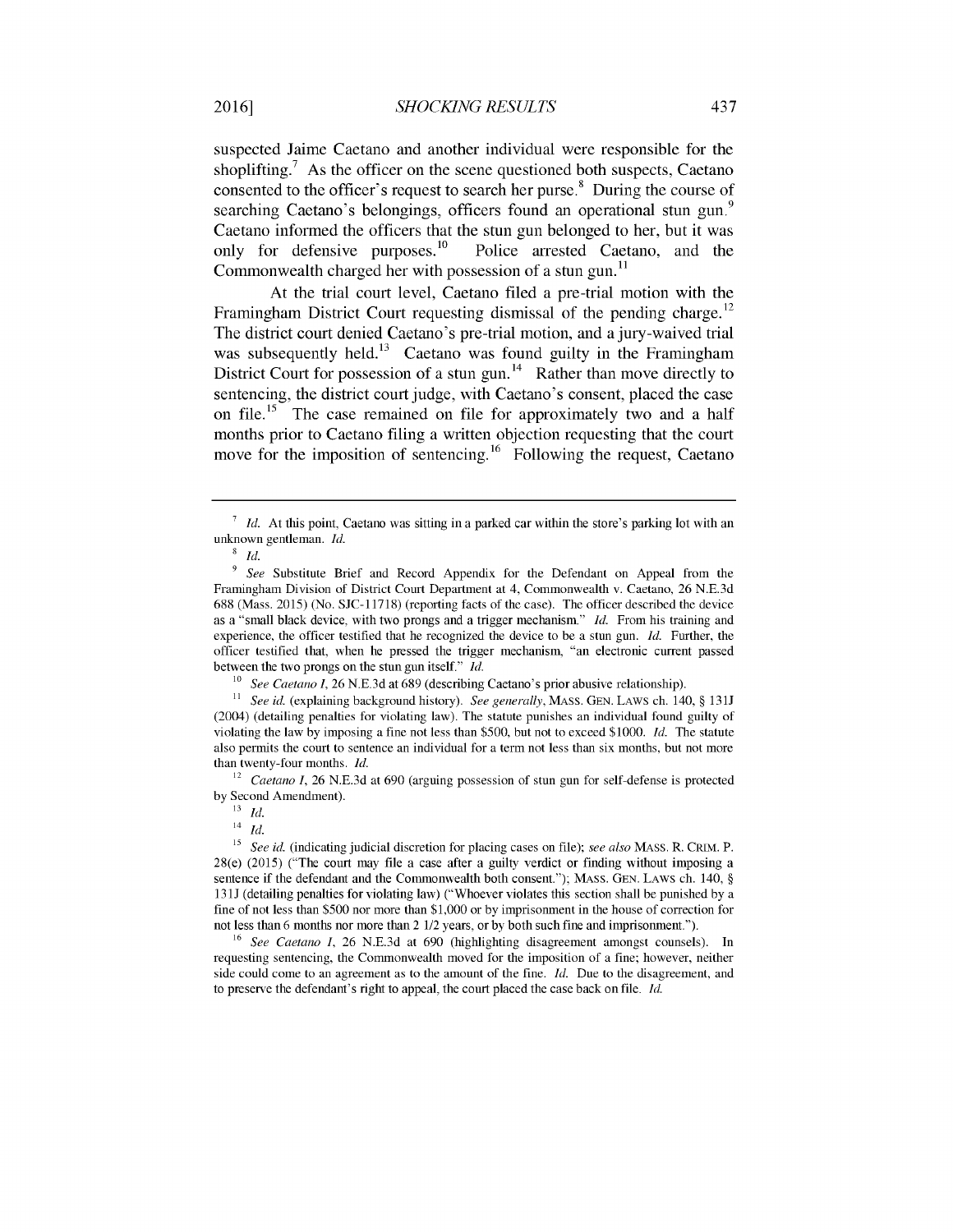filed for further appellate review, which the SJC granted. **<sup>1</sup> 7**

The Second Amendment has been regarded as a fundamental right enshrined in our history since before the Nation's founding.<sup>18</sup> The United States Supreme Court has taken the judicial discretion to shape the scope and applicability of the Second Amendment in an interpretive manner that balances the intent of the framers, while also measuring the temperament of society.<sup>19</sup> In 2008, the Court's decision in *District of Columbia v. Heller* <sup>20</sup> significantly expanded the Second Amendment as an individual right conferred upon the people.<sup>21</sup> In guaranteeing the right of individuals to possess firearms for their defense, or the defense of their homes, the Court cautions that the newly conferred right is not one that is unlimited.<sup>22</sup> The Court does this by providing a narrow stipulation that only those weapons not considered "dangerous and unusual" and those "used by law-abiding citizens for lawful purpose" are inclusive of the Second Amendment protection.<sup>23</sup> In 2010, with *McDonald v. City of Chicago*,<sup>24</sup> the Court

In absence of any evidence tending to show that possession or use of a "shotgun having a barrel of less than eighteen inches in length" . **.** . has some reasonable relationship to the preservation or efficiency of a well regulated militia, we cannot say that the Second Amendment guarantees the right to keep and bear such an instrument.

## *Id.* at 178.

<sup>21</sup> See id. at 635 (holding Second Amendment covers individual's right to possess firearm for self-defense purposes). While the Court annulled the District of Columbia's law prohibiting individuals from possessing handguns within their residences for self-defensive purposes, the Court also mandated that the District of Columbia permit Heller to register his firearm and to have a license to possess his firearm in his residence. *Id.*

<sup>22</sup> See id. at 626 ("Like most rights, the right secured by the Second Amendment is not unlimited. From Blackstone through the 19th-century cases, commentators and courts routinely explained that the right was not a right to keep and carry any weapon whatsoever in any manner whatsoever and for whatever purpose.").

**<sup>23</sup>***See id.* at 626-27 (providing constitutional validity for certain limitations). While the Court indicates its list is not exhaustive, the Court stipulates that previous prohibitions on permitting the possession of firearms by those individuals that are mentally ill or are convicted

**<sup>17</sup>***See id.* (explaining appellate jurisdiction).

*<sup>18</sup> See* Kyle Hatt, Note, Gun-Shy *Originalism: The Second Amendment's Original Purpose in* District of Columbia v. Heller, 44 SUFFOLK U. L. REv. 505, 506-09 (2011) (discussing history of Second Amendment *pre-Heller).*

*<sup>19</sup> See generally* United States v. Cruikshank, 92 U.S. 542 (1875) (defining meaning and scope of Second Amendment). In *Cruikshank,* the Court reasoned that the Second Amendment was not a right conferred upon the people, but a right that should not be infringed upon by the Congress. *Id.* at 553; *see generally* U.S. v. Miller, 307 U.S. 174, 182-83 (1939) (upholding constitutionality of National Firearms Act). In making its determination, the *Miller* Court essentially permitted Congress to regulate possession of certain types of weapons. *Id.* at 178-79. The Court reasoned that:

 $20$  554 U.S. 570 (2008).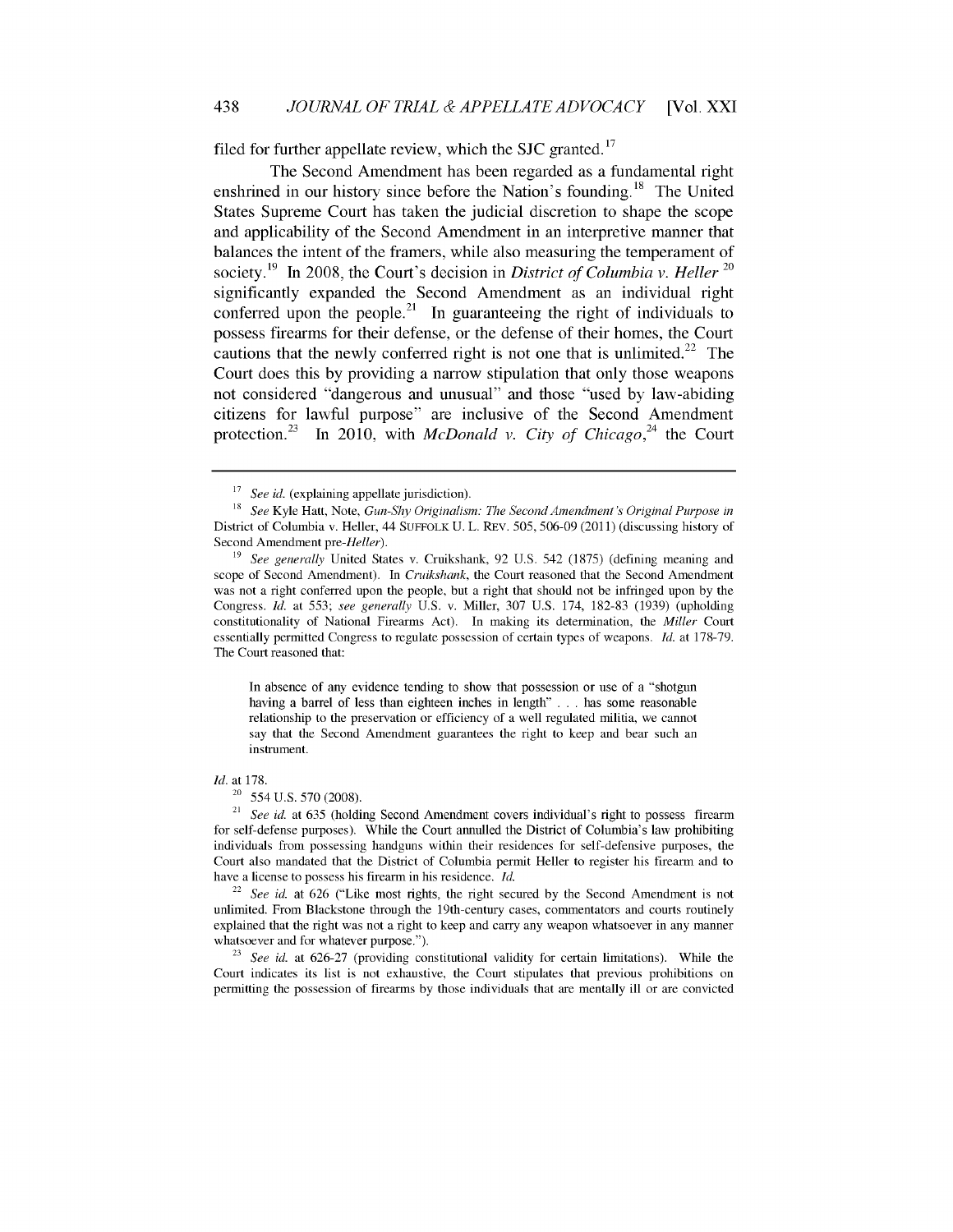solidified their *Heller* decision by affirming that the Second Amendment is applicable to the individual states.<sup>25</sup>

Through this expansion, both the lower federal courts and state jurisdictional courts are simultaneously left with the discretion of determining the interpretation of "dangerous and unusual" until the Supreme Court decides to intervene.<sup>26</sup> Many jurisdictions, and their courts, have varied on the interpretation of what weapons or category of weapons constitute as "dangerous and unusual," and whether those instrumentalities either fall within or outside of the scope of the Second Amendment.<sup>27</sup> In addition to the Supreme Court's judicial discretion, the *Heller* court recognized that the Second Amendment was enacted, and ratified, at an early stage in the Nation's history and draws inference that perhaps the Second Amendment, like other Amendments granting individuals certain rights or privileges, may evolve with technology not envisioned by the framers.<sup>28</sup> In particular, this affects whether non-lethal items, like stun

**<sup>27</sup>***See* People v. Liscotti, 162 Cal. Rptr. 3d 225, 227-28 (Cal. App. Dep't Super. Ct. 2013) (holding possession of "billy" not protected under Second Amendment). *But see* State v. DeCiccio, 105 A.3d 165, 178, 181 (Conn. 2004) (holding civilian possession of police baton and dirk knife within Second Amendment scope); *see also* State v. Geier, 484 N.W.2d 167, 171 (Iowa 1992) (viewing stun gun as dangerous weapons based on intent and purpose). *See generally,* Commonwealth v. Appleby, 402 N.E.2d 1051, 1057 (Mass. 1980) (affirming meaning of "dangerous weapon" dependent on "context in which it is used."); Commonwealth v. Farrell, 78 N.E.2d 697, 702 (Mass. 1948) ("A dangerous weapon, in legal definition, is any instrument or instrumentality so constructed or so used, as to likely produce death or great bodily harm.").

<sup>28</sup> See Heller, 554 U.S. at 582 (explaining scope of individual rights in modern times).

Some have made the argument, bordering on the frivolous, that only those arms in existence in the 18th century are protected by the Second Amendment. We do not interpret constitutional rights that way. Just as the First Amendment protects modern forms of communication, and the Fourth Amendment applies to modern forms of search, the Second Amendment extends to all instruments that constitute

felons are constitutional. *ld.* Further, the Court recognizes the constitutional validity of laws, whether state or federal, which regulate the possession of firearms in sensitive buildings, such as government buildings or schools. *ld.* Lastly, the Court recognizes the individual states' ability to implement laws that impose conditions or qualifications on the commercial sale of firearms. *ld.*

 $24$  561 U.S. 742 (2013).

**<sup>25</sup>** *See id.* at 767-70 (holding Second Amendment equally applicable to States by virtue of Fourteenth Amendment Due Process Clause).

**<sup>26</sup>***See id.* at 790 (conceding limitations on state legislative freedom). The majority opinion agrees with Justice Breyer's dissenting opinion that going forward, the legislative abilities of the states to regulate firearms will either be constrained or limited by the *Heller* decision. *Id.; see* Michael C. Dorf & Erwin Chemerinsky, *Three Vital Issues: Incorporation of the Second Amendment, Federal Government Power, and Separation of Powers,* 27 TOURO L. REv. 125, 138 (2011) ("Until the Supreme Court makes this determination, it is left to the lower courts to struggle and decide which gun laws are constitutional and which are unconstitutional."); *see also,* Hatt, *supra* note 18, at 517 ("Heller suffers from an analytical incoherence caused by the meeting of judicial philosophy and political reality.").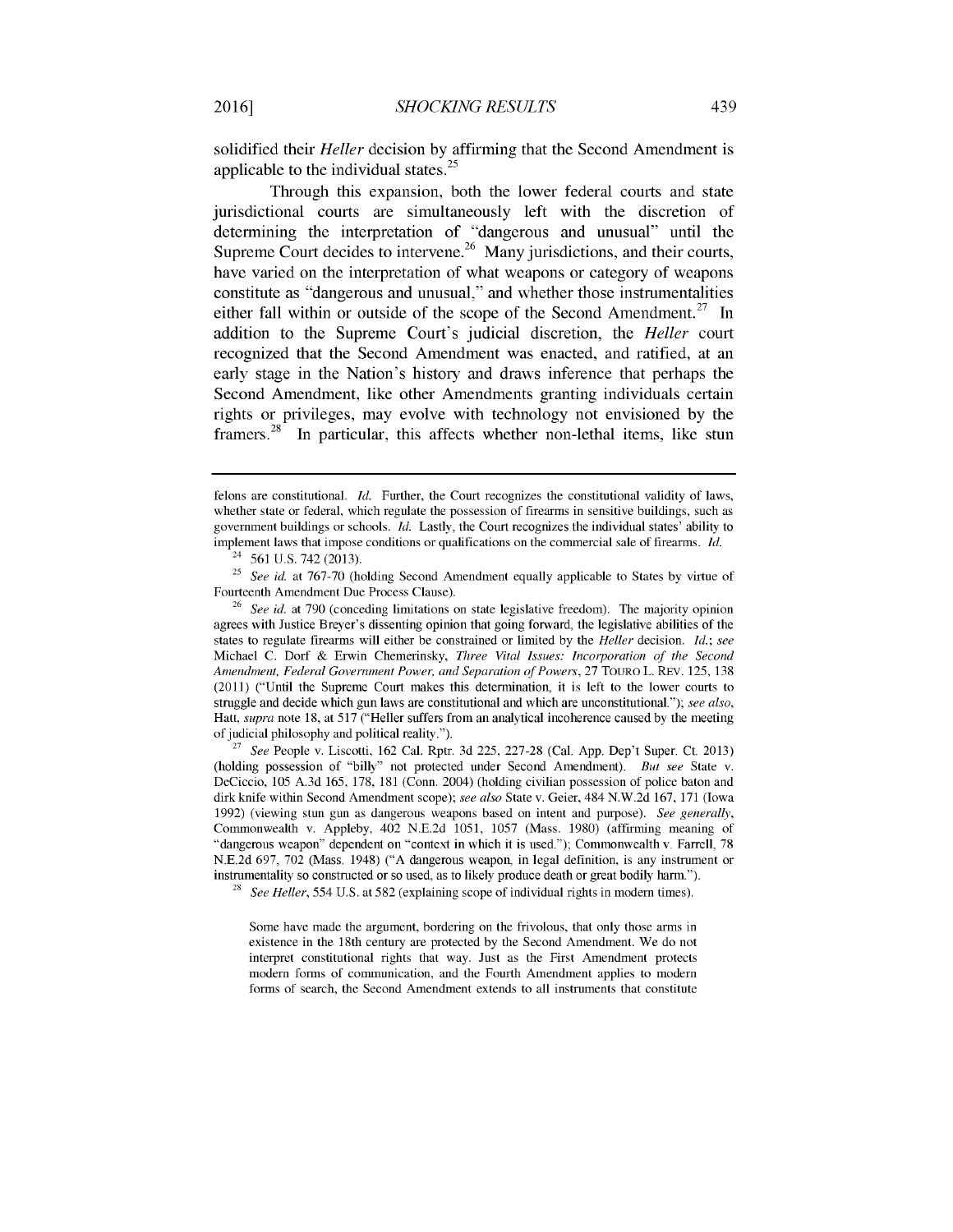guns and tasers which are used for self-defensive purposes, are actually arms and can be considered for protection under the Second Amendment.<sup>29</sup> Additionally, non-lethal weapons are a relatively new innovation in comparison to firearms, but have remarkably changed since their inception as a tool for law enforcement officials.30 However, even in *Heller,* the Court determined that the scope of the Second Amendment might not be

<sup>29</sup>*See Heller,* 554 U.S. at 584-85 (Ginsburg, J., dissenting) ("'[T]he Constitution's Second Amendment ... indicate[s]: "wear, bear, or carry **...** upon the person or in the clothing or in a pocket, for the purpose... of being armed and ready for offensive or defensive action in a case of conflict with another person." (quoting Muscarello v. United States, 524 U.S. 125)); *see also* A.J. Peterman, Comment, *Second Amendment Decision Rules, Non-Lethal Weapons, and Self-Defense,* 97 MARQ. L. REV. 853, 863-64 (defining electrical weapons); Eugene Volokh, *Nonlethal Self-Defense,(Almost Entirely) Nonlethal Weapons, and the Right to Keep and Bear Arms and Defend Life,* 62 STAN. L. REV. 199, 207-08, 218 (2009) (questioning classification of non-lethal devices as arms). People may be reluctant to possess or carry lethal weapons for the following reasons: (1) religious or ethical compunctions about killing; (2) emotional availability to pull the trigger on a deadly weapon; (3) concerns of erroneously killing an innocent party; or (4) fear of consequences. *See* Volokh, *supra,* at 207-08 (expounding reasons for owning nonlethal weapons); *see also* Lerner & Lund, *supra* note 28, at 1388 *("Kyllo v. United States,* however, shows that it is not always silly to wonder whether the Constitution applies to novel devices that were unknown at the time of the framing."). *But see* Friedman v. City of Highland Park, 784 F.3d 406, 411 (7th Cir. 2015), *cert. denied,* 136 **S.** Ct. 447 (2015) (reasoning certain Second Amendment prohibitions do not diminish defensive options).

**<sup>30</sup>***See* **ATF** Meaning of Terms, 27 C.F.R. § 478.11 (1976) (classifying Taser and stun guns as firearms). At its earliest inception, the Taser expelled a projectile by means of an explosive. *Id.* The federal government, through the ATF, opted to classify the Taser as a firearm since the expelling function of the Taser fit the definition under the National Firearms Act. *Id.; see* Bruce Weber, *Jack Cover, 88, Physicist Who Invented the Stun Gun, Dies,* N.Y. TIMES, Feb. 16, 2009, http://www.nytimes.com/2009/02/16/us/16cover.html? r=1 (highlighting original intent and purpose of stun guns). Stun guns were envisioned as a non-lethal option for law enforcement officials, in response to current events in the 1960s, one being airline hijackings. *Id; see* TASER® VS. STUN GUNS, STUN GUN DEFENSE PRODUCTS, http://www.stun-gun-defenseproducts.com/buy-stun-gun/taser-versus-stun-gun.html (last visited Nov. 4, 2015) (providing descriptions of each weapon). The difference between stun guns and Tasers are the following:

Stun guns are close proximity self-defense devices that use high-voltage electricity to stop an attacker by momentarily disabling muscle control. [Compared to] Taser devices [which] are electroshock weapons that use electrical current to disrupt muscle control, stopping an attacker dead in their tracks. Taser devices can be used both close and far range. Upon firing, Taser devices shoot two metal probe darts a distance of 15 feet to reach an attacker before he reaches you. The Taser can also be used as a direct contact stun gun, allowing for close proximity self-defense.

*Taser® vs. Stun Guns, supra.*

bearable arms, even those that were not in existence at the time of the founding.

Id. (internal citations omitted); *see* Craig S. Lerner & Nelson Lund, *Heller and Nonlethal Weapons,* 60 HASTINGS L.J. 1387, 1394 (2009) ("The emergence of new technologies involving nonlethal weapons suggests that there is a very real possibility that Heller may soon be used to produce results that undermine the purpose of the Second Amendment.").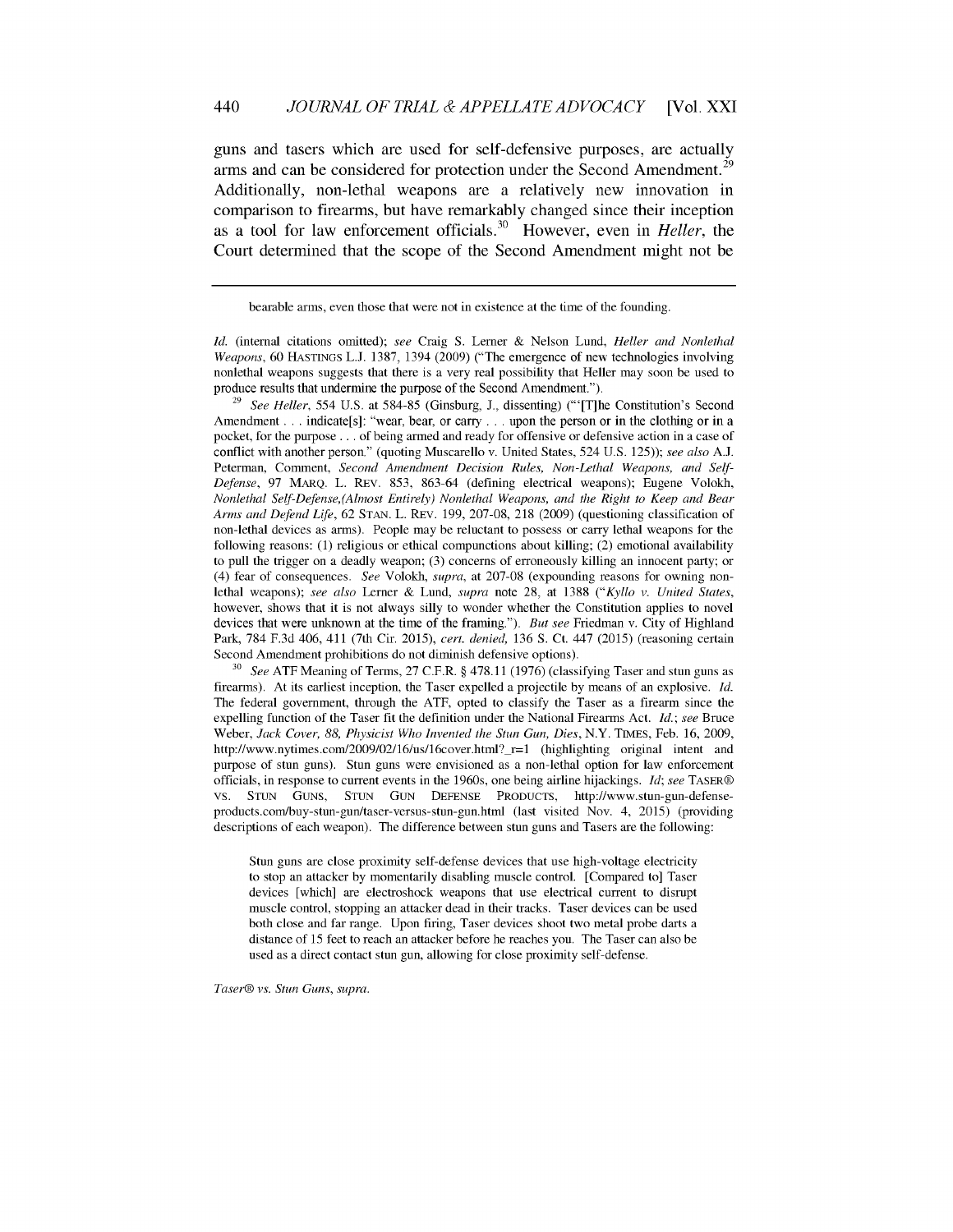conferred to certain weapons, specifically in light of their growing use or implementation by either law enforcement or the military.<sup>31</sup>

Although forty-three states permit non-lethal electrical weapons, like Tasers and stun guns, a few remaining states, including Massachusetts, prohibit their use.<sup>32</sup> Even as a majority of states have accepted the idea of their citizens using electrical weapons, those citizens are not turning to electrical weapons in comparison to firearms. $33$  Additionally, even as those states are permitting the use of this class of weapons, many states have taken the opportunity to list them as dangerous weapons, or require

There is no well-organized National Stun Gun Association . . . who fight[s] proposed stun gun bans. Stun guns are too new and too rare for that. There is no stun gun culture ... There is no stun gun hunting, target shooting, or collecting that makes people want to protect stun gun possession ....

<sup>&</sup>lt;sup>31</sup> See Heller, 554 U.S. at 627-28 ("Indeed, it may be true that no amount of small arms could be useful against modern-day bombers and tanks. But the fact that modern developments have limited the degree of fit between the prefatory clause and the protected right cannot change our interpretation of the right."); *see also Friedman,* 784 F.3d at 410-11 ("Some of the weapons prohibited by the ordinance are commonly used for military and police functions; they therefore bear a relation to preservation and effectiveness of state militias. But states, which are in charge of militias, should be allowed to decide when civilians can possess military-grade firearms."); Lerner & Nelson, *supra* note 28, at 1411-12 ("The presumption that civilians have a right to use weapons commonly used by the police should be rebuttable by sufficiently strong evidence that a particular device is suitable for police work but not for civilian use.").

<sup>32</sup>*See, e.g.,* HAW. REV. STAT. § 134-16 (2014); N.J. STAT. § 2C:39-3 (2015); MASS. GEN. LAWS ch. 140, § 131J (2014); N.Y. PENAL LAW § 265.01 (McKinney 2013); R.I. GEN. LAWS § 11-47-42 (2012); Volokh, *supra* note 29, at 211-12 (explaining stun gun ban history). *See generally* MICH. COMP. LAWS § 750.224a (2012).

**<sup>33</sup>***See* WILLIAM J. KROUSE, CONG. RESEARCH SERV., RL32842, GUN CONTROL LEGISLATION (2012), *available at* https://fas.org/sgp/crs/misc/RL32842.pdf (detailing gun possession in United States). By 2007, 106 million handguns were available for sale or in the possession of individuals in the United States. *Id.* at 8. Additionally, between 1988-93, handguns were reportedly used 2.5 million times for defensive purposes. *Id.* at 13. According to Eugene Volokh:

Volokh, *supra* note 29, at 210-11; *see* Taser Int'l Inc., Form 10-K (Annual Report) (Mar. 21, 2015), http://files.shareholder.com/downloads/TASR/982338744x0x815519/5B316A98-DD91- 4C8F-B6FD-B65535485F53/2014 Form 10-K.pdf [hereinafter *Taser Int'l Form 10-K]* (highlighting limited consumer acceptance). In its annual outlook, Taser highlighted that conducted electrical weapons (i.e., stun guns) have gained limited acceptance amongst consumers as the result of competition with handguns and other non-lethal weapon options. *Taser Int'l Form 10-K, supra, at 13. However, according to Arming Women Against Rape & Endangerment* ("AWARE"), an educational organization in Massachusetts, because a majority of states have taken the initiative to legalize stun guns, and because numerous law enforcement agencies utilize the weapon for non-lethal confrontations, there is no way to classify the device as rare or unusual. *See* Brief Amici Curiae of Arming Women Against Rape & Endangerment at 16-17, Commonwealth v. Caetano, 26 N.E.3d 688 (Mass. 2015) (objecting to unusualness factor of stun guns).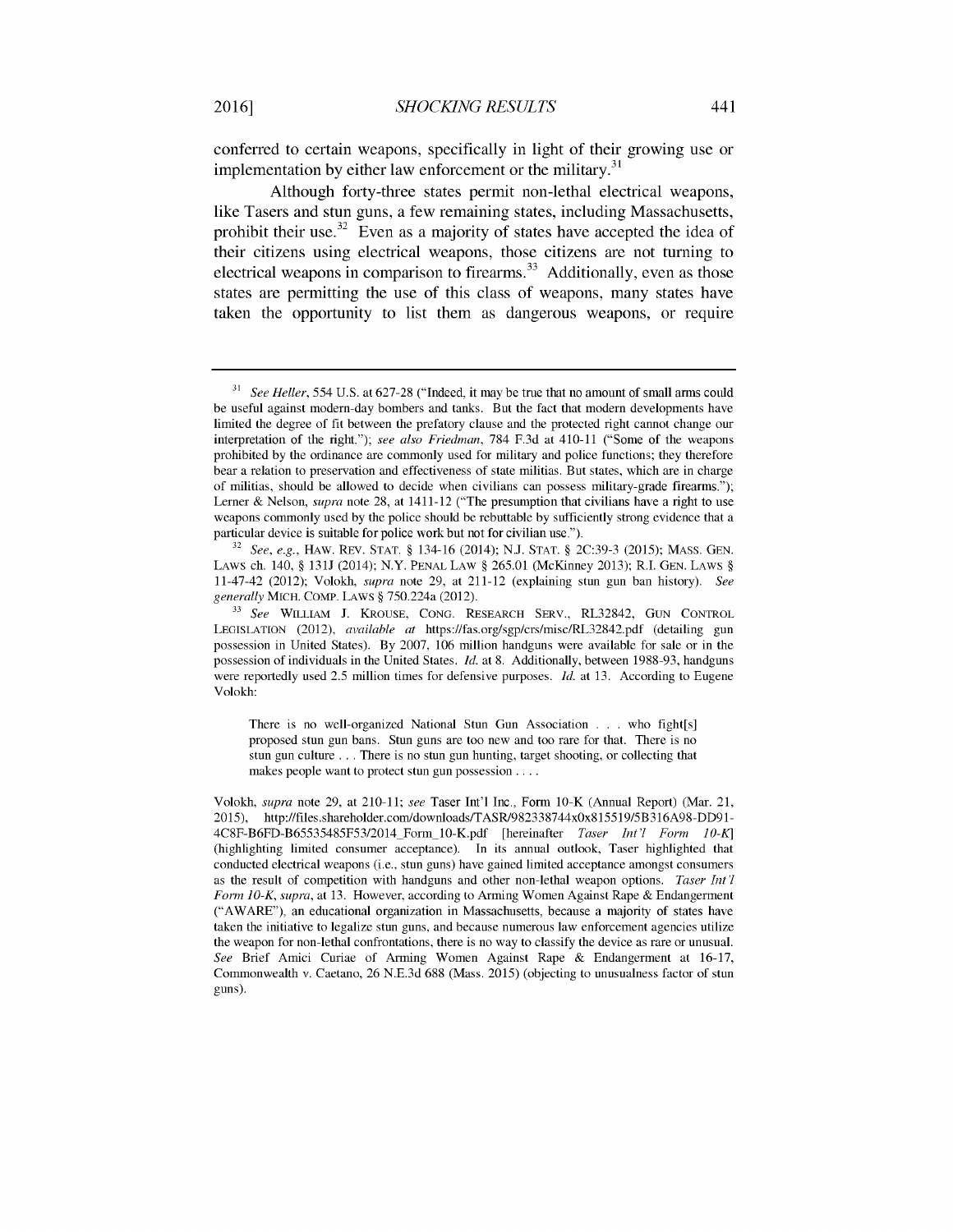individuals to have a license in order to either carry or purchase them.<sup>34</sup> Most recently, as a result of the Supreme Court decisions and law enforcement's use of non-lethal weapons, the Wisconsin legislature chose to reverse its position and permit the sale and possession of stun guns.<sup>35</sup> Whereas recently in Michigan, the state's intermediate appellate court struck down the state's law prohibiting the possession of electrical weapons as being unconstitutional.<sup>36</sup> Massachusetts, however, has only amended the law once in an effort to benefit law enforcement officials.<sup>37</sup> Given the decisions of *Heller* and *McDonald,* the Massachusetts legislature has yet to consider expanding the opportunity to permit civilian use.<sup>38</sup> However, it should be noted that even as states are permitting civilian and law enforcement use of non-lethal weapons, questions remain as to the safety and futility of the weapon. $39$ 

**<sup>37</sup>***See* 2004 Mass. Acts 738 (approving emergency legislation granting certain law enforcement officials use of electronic weapons); *see generally* Donovan Slack, *Stun Gun Bill* Gaining Ground - Police Shootings Focus of Attention, BOSTON.COM, July 5, 2004, http://www.boston.com/news/local/articles/2004/07/05/stun\_gun\_bill\_gaining\_ground?pg=full. (discussing electrical weapons bill in context with police shootings). The legislation, passed under an emergency clause to give the law immediate effect, permitted law enforcement officials

http://www.baltimoresun.com/news/maryland/investigations/bal-tasers-in-maryland- story.html

*<sup>34</sup> See* Peterman, *supra* note 29, at 877-87 (providing state-by-state non-lethal weapon laws); *see also State Statutes Regarding or Relating to Taser Brand Conducted Electrical Weapons,* TASER INT'L, INC., https://taser.cdn.prismic.io/taser%2F96e5e4e8-692f-4ffl-bffc-

c5cb2a6ledfa cew-state-statute-chart.pdf (updated Aug.18, 2015) (detailing individual state laws classifying electrical weapons).

**<sup>35</sup>** *See* 2011 Wis. Sess. Laws 35, https://docs.legis.wisconsin.gov/2011/related/acts/35.pdf; Bruce Vielmetti, *Stun Guns Now Legal - New Law Allows Electronic Weapons, with a Permit,* MILWAUKEE J. SENTINEL, Nov. 26, 2011, http://www.jsonline.com/news/wisconsin/stun-gunsnow-legal-ol36b3o-134545158.html ("Under [Wisconsin's] new law, a permit is required before buying or carrying a Taser, concealed or not, while a deadly handgun can be openly carried without a permit.").

**<sup>36</sup>***See* People v. Yanna, 824 N.W.2d 241, 245 (Mich. Ct. App. 2012) (holding Michigan law prohibiting electrical weapons as unconstitutional). The court reasoned that since *Heller* upheld handguns for self-defensive purposes nonlethal options, such as stun guns, are less dangerous and could not be prohibited when handguns are permitted. *Id.* Additionally, 43 states also permit the use of electrical weapons, and law enforcement "routinely" uses them; the court reasoned that stun guns are neither "unusual" nor "rare" weapons. *Id.* at 245-46.

to use electrical weapons as a non-lethal recourse. *ld.* At the time, the city of Boston was grappling with two police involved shootings and preparing to host the Democratic National Convention. *ld.*

**<sup>38</sup>***See* H. 2184, 189th Gen. Ct., Reg. Sess. (Mass. 2015) (amending existing statute to include county law enforcement). The bill amends current law to include an exemption for county law enforcement officials thereby permitting them to use electrical weapons in the field. *Id.*

**<sup>39</sup>***See* Erica Goode, *Tasers Pose Risks to Heart, a Study Warns,* N.Y. TiMES, Apr. 30, 2012, http://www.nytimes.com/2012/05/01/health/research/taser-shot-to-the-chest-can-kill-a-studywarns.html? r=0 (highlighting recent study on Taser effects); Mark Puente and Doug Donovan, Shocking force: Police in Maryland didn't follow Taser safety recommendations in hundreds of *incidents,* THE BALTIMORE SUN, Mar. 19, 2016,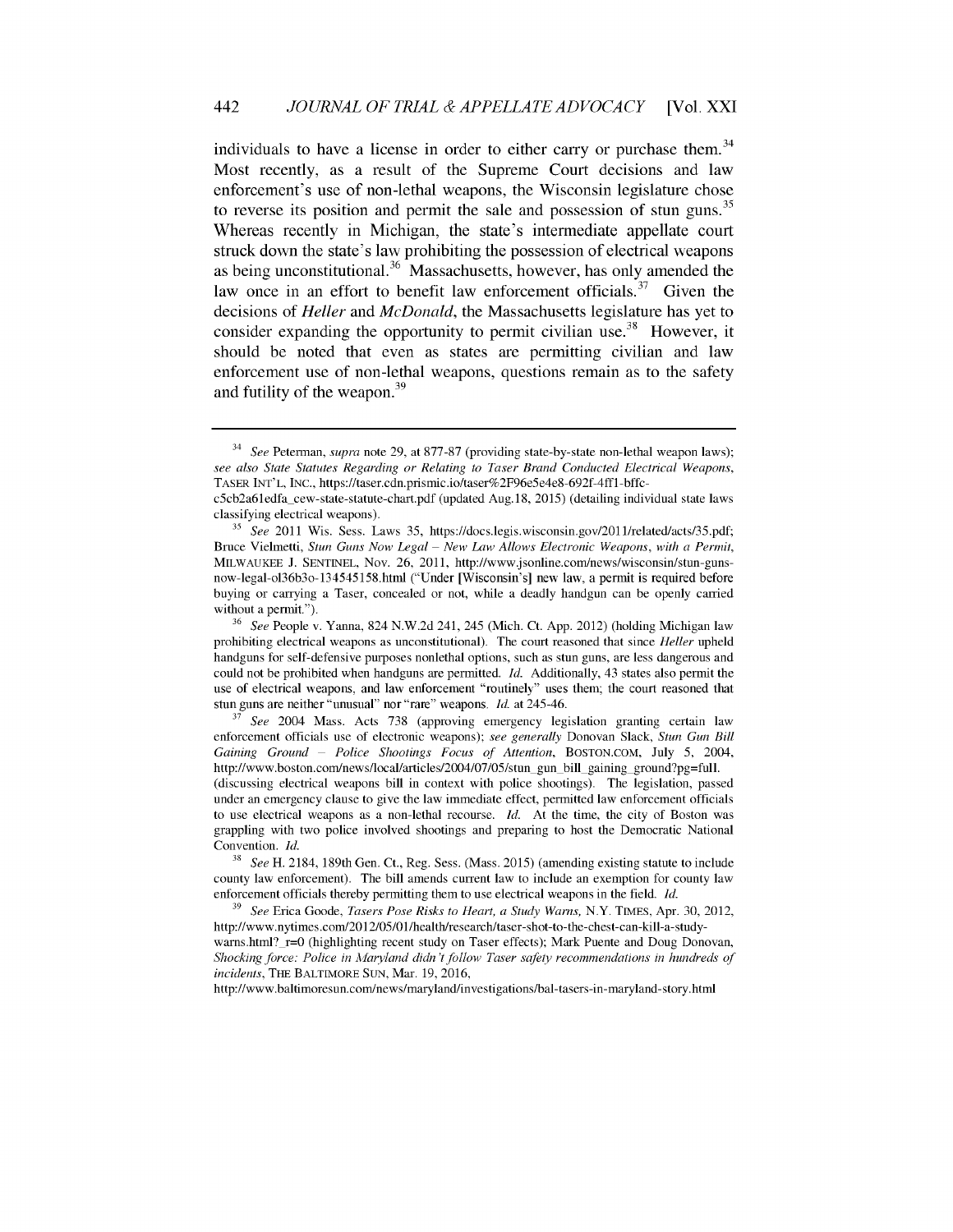In *Commonwealth v. Caetano,* the SJC determined, in light of the recent Supreme Court decisions, that the Second Amendment did not confer the protection to electrical weapons, and in particular, stun guns.<sup>40</sup> First, the court reasoned that because the core of the *Heller* decision focused on the protection and defense of the home, the crux of the holding could not be applicable to the present situation since it concerned personal possession.<sup>41</sup> Second, in taking into consideration precedent on the issue of dangerous and dangerous *per se* weapons, the court opined that because stun guns are solely for the purpose of causing bodily assault or defense, then it fits as a dangerous weapon.<sup>42</sup> The court also reasoned that because stun guns were not in common usage during the time of enactment as compared to firearms, and in essence are considered a modern invention, then stun guns were obviously not readily adaptable for military use as compared to conventional firearms, as envisioned by the founders when drafting the Amendment, and thus are unusual. $43$  Providing additional support for their decision, the SJC concluded that the legislature was rationally within its right to enact the law because it dealt with the interest of public health, safety, and welfare.<sup>44</sup> Notably, the SJC recognized that their decision would prohibit access to a certain class of weapon, but cautioned that without further guidance its discretion is limited.<sup>45</sup> On

<sup>(</sup>providing detailed analysis regarding use of Tasers by law enforcement). In what the newspaper detailed as the first-data analysis of Taser use by Maryland law enforcement officials, the Sun raised concerns surrounding the growing implementation of the weapon by local police departments alongside the lack of coherent policies regarding their use. *Id.*

<sup>40</sup>*See Caetano 1,* 26 N.E.3d at 692 ("Without further guidance from the Supreme Court on the scope of the Second Amendment, we do not extend the Second Amendment right articulated by *Heller* to cover stun guns.").

<sup>41</sup>*See id.* (differentiating conduct of *Heller* versus *Caetano I).* The court highlights the fact that Caetano was not using the stun gun to defend her home, and therefore, such conduct "falls outside" of the scope of the Second Amendment. Id.

<sup>42</sup>*See Caetano 1,* 26 N.E.3d 688, 692-93 (Mass. 2015) (explaining precedent case law). In labeling stun guns as dangerous weapons or dangerous per se, stun guns are essentially placed at the discretion of the legislature or court to determine their applicability under the Second Amendment. *See, e.g.,* Commonwealth v. Farrell, 78 N.E.2d 697, 702 (Mass. 1948) ("A dangerous weapon, in legal definition, is any instrument or instrumentality so constructed or so used as to be likely to produce death or great bodily harm.") (internal citations omitted); Commonwealth v. Appleby, 402 N.E.2d 1051, 1057 (Mass. 1980) ("the meaning of 'dangerous weapon' depends **...** on the context in which it is used.").

<sup>43</sup>*See Caetano 1,* 26 N.E.3d at 693-94 (providing justification under unusualness factor test).  $44$  *Id.* at 694.

<sup>45</sup>*See* id. at 692 ("Without further guidance from the Supreme Court on the scope of the Second Amendment, we do not extend the Second Amendment right articulated by *Heller* to cover stun guns."). Essentially, the SJC conceded that additional challenges to the law may arise, yet it limited its approach to consider such challenges and implied that it may change its approach if the Supreme Court heard additional challenges to the Second Amendment or provided additional guidance. *Id.; see* Dorf, *supra* note 26, at 137 (highlighting Supreme Court decisions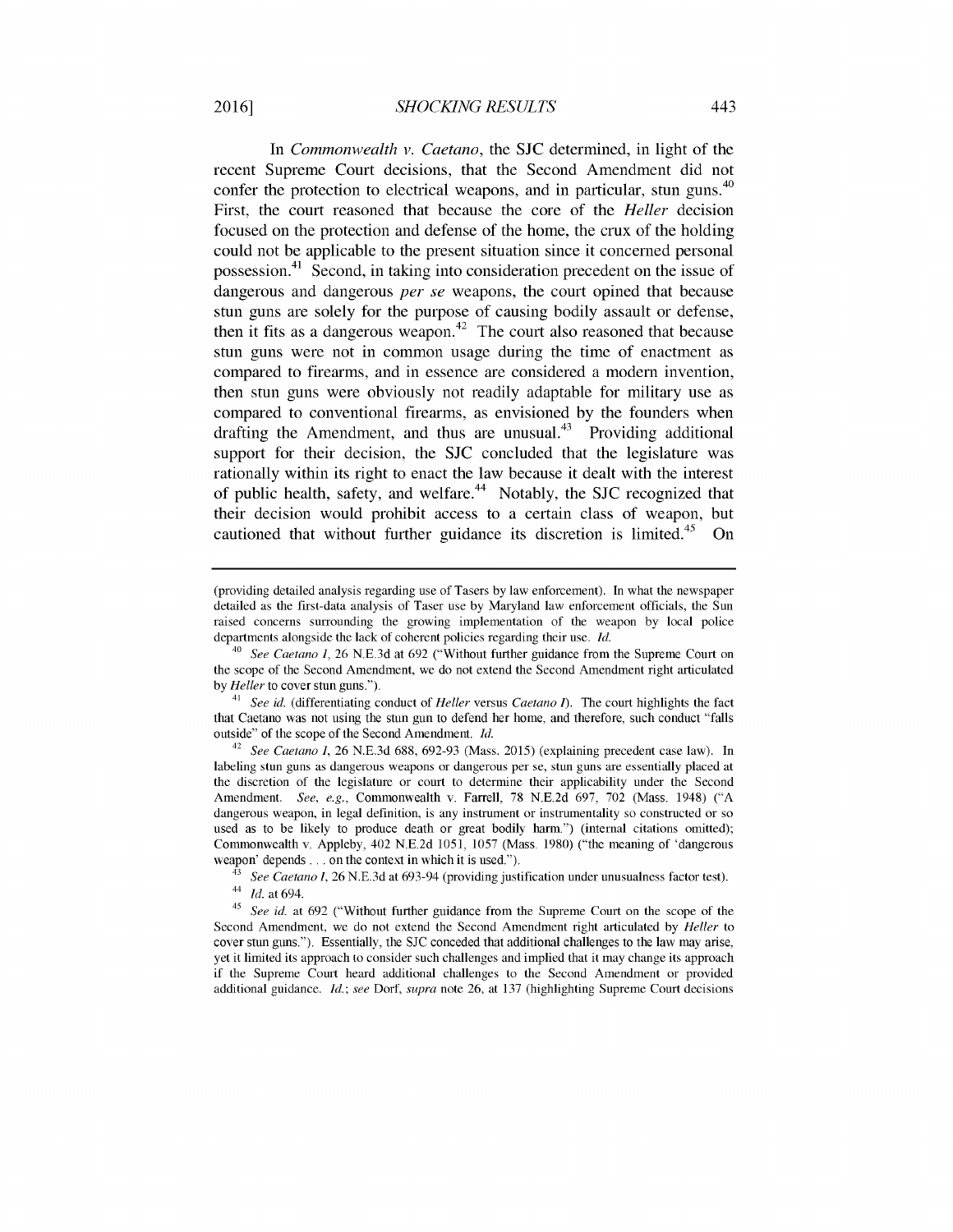March 21, 2016, the Supreme Court vacated the *Commonwealth v. Caetano* decision and remanded it back to the SJC for further consideration.<sup>46</sup> In reviewing the *Caetano* opinion, the Supreme Court reasoned that the SJC's interpretation of the term "in common use at the time" as being inconsistent with the how the Supreme Court interpreted the term in the *Heller* decision. $17$  On two fronts, the SJC used the term to justify their rationale that because stun guns were neither in common use during the enactment of the Second Amendment nor of longstanding tradition similar to that of firearms, that stun guns were unusual weapons, and could not have constitutional protection. **48**

With the Supreme Court vacating the decision of *Caetano,* the SJC currently has the opportunity to correctly address the complex question of whether non-lethal weapons, in particular electrical weapons, should receive Second Amendment protections.<sup>49</sup> In undertaking a second consideration of the legal challenge, the SJC should continue to uphold the constitutional validity of the law prohibiting civilian possession of electric weapons, thereby denying the weapon Second Amendment protection.<sup>50</sup> As the Supreme Court highlighted, the primary concern of *Heller* was the ability of one to have defensive measures for the protection of hearth and home; the issue within *Caetano* is dissimilar because this was for her personal protection while out in public. $51$  In considering Caetano's

presents opportunity for additional challenges to Second Amendment).

<sup>46</sup> Commonwealth v. Caetano, 26 N.E.3d 688 (Mass. 2015), *vacated and remanded sub nor.* Caetano v. Massachusetts, 136 S. Ct. 1027 (2016) [hereinafter *Caetano Il].*

<sup>&</sup>lt;sup>47</sup> *See id.* at 1027 ("IThe explanation the Massachusetts court offered for upholding the law contradicts this Court's precedent.").

<sup>48</sup> *See id.* (highlighting Massachusetts SJC inconsistency with applying *Heller). Compare Caetano 1,* 26 N.E.3d at 693 ("For reasons that follow, there can be no doubt that a stun gun was not in common use at the time of enactment, and it is not the type of weapon that is eligible for Second Amendment protection."), *with* District of Columbia v. Heller, 554 U.S. 570, 624-25 (2008) ("We think that Miller's 'ordinary military equipment' language must be read in tandem with what comes after: '[O]rdinarily when called for [militia] service [able-bodied] men were expected to appear bearing arms supplied by themselves and of the kind in common use at the time.""), *and Heller*, 554 U.S. at 582 ("[T]he Second Amendment extends, prima facie, to all instruments that constitute bearable arms, even those that were not in existence at the time of the founding.").

<sup>49</sup> *See Caetano* H, 136 **S.** Ct. at 1027 (reasoning "in common use" argument provided by SJC is inconsistent with *Heller).* The Supreme Court viewed the SJC's reasoning that because stun guns are of modern invention, such weapons fall outside the scope of the Second Amendment protection, as being inconsistent with precedent case law. ld. The Supreme Court properly suggested that the SJC reconsider such reasoning as it contradicts *Heller. See id.* (remanding case for further proceedings).

**<sup>50</sup>** *See Caetano 1,* 26 N.E.3d at 695 (holding Massachusetts General Law chapter 140, section 131J as constitutional).

**<sup>51</sup>** *See id.* at 692 ("The conduct at issue in this case falls outside the 'core' of the Second Amendment, insofar as the defendant was not using the stun gun to defend herself in her home,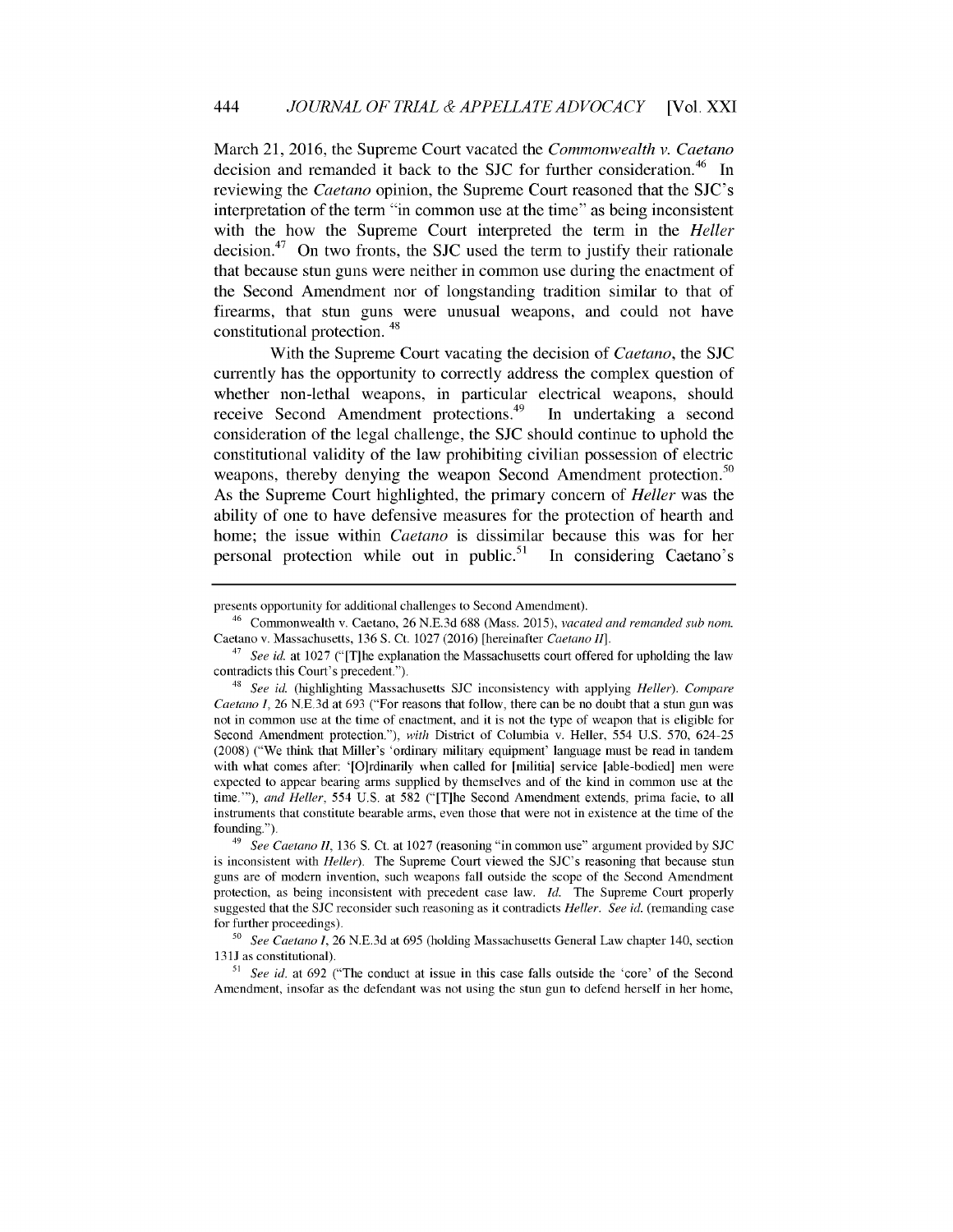conduct, the SJC should continue to be mindful of the circumstances that led to Caetano's initial contact with law enforcement authorities and how this affects *Heller.<sup>5</sup>2* Although the court took into consideration Caetano's personal circumstances, her decision to rely on a weapon banned by the Commonwealth, should be no different than when an individual utilizes any other type of prohibited weapon (i.e., brass knuckles).<sup>53</sup> In light of the Supreme Court's per curiam decision requiring the **SIC** to correctly apply *Heller,* there should be added concern as to how far states may go with regulating access to certain types of weapons, while balancing the interests of an individual's right to choose.<sup>54</sup> While the SJC was correct in its initial decision to uphold the law, the court was incorrect when it recognized that it would deny the use of and access to a certain class of weapon for defensive purposes **.**

In reconsidering *Caetano,* the SJC should first focus its reasoning on the *type* of weapon rather than a particular *class* of weaponry that they are choosing to prevent access to, as the Commonwealth currently permits the use of other non-lethal defensive weapons.<sup>56</sup> Previous case law has shown that when a governmental entity simply prohibits the use of, or

In the absence of any evidence tending to show that the possession or use of [a weapon] at this time has some reasonable relationship to the preservation or efficiency of a well regulated militia, we cannot say that the Second Amendment guarantees the right to keep and bear *such an instrument.*

*Id.* at 622.

445

and involves a 'dangerous and unusual weapon."') (internal citations omitted).

**<sup>52</sup>***See* Substitute Brief and Record Appendix for the Defendant, *supra* note 9, at 2 (highlighting law enforcement investigating shoplifting complaint); *see also Heller,* 554 U.S. at 625 ("We therefore read Miller to say only that the Second Amendment does not protect those weapons not typically possessed by law-abiding citizens for lawful purposes **.... ").**

**<sup>53</sup>***See Caetano 1,* 26 N.E.3d at 689-90 (providing factual context regarding Caetano's personal circumstances).

*<sup>54</sup> See* McDonald v. City of Chicago, 561 U.S. 742, 790 (2013) (conceding limitations on state legislative freedom). The majority opinion agrees with Justice Breyer's dissenting opinion that going forward the legislative abilities of the states to regulate firearms will either be constrained or limited by the *Heller* decision. *Id.; see* Hatt, *supra* note 18, at 517 ("Heller suffers from an analytical incoherence caused by the meeting of judicial philosophy and political reality.").

**<sup>55</sup>***See Caetano 1,* **26** N.E.3d at **692** ("Here, we are concerned not with ensuring that designated classes of people do not gain access to firearms or weapons generally, but rather with prohibiting a class of weapons entirely.").

**<sup>56</sup>***See id.* at 695 ("Barring any cause for disqualification the defendant could have applied for a license to carry a firearm.... [B]arring any disqualification, possession of mace or pepper spray for self-defense no longer requires a license."); *see also Heller,* 554 U.S. at 621 (defining *Miller's* holding). Rather, it was that the type of weapon at issue was not eligible for Second Amendment protection: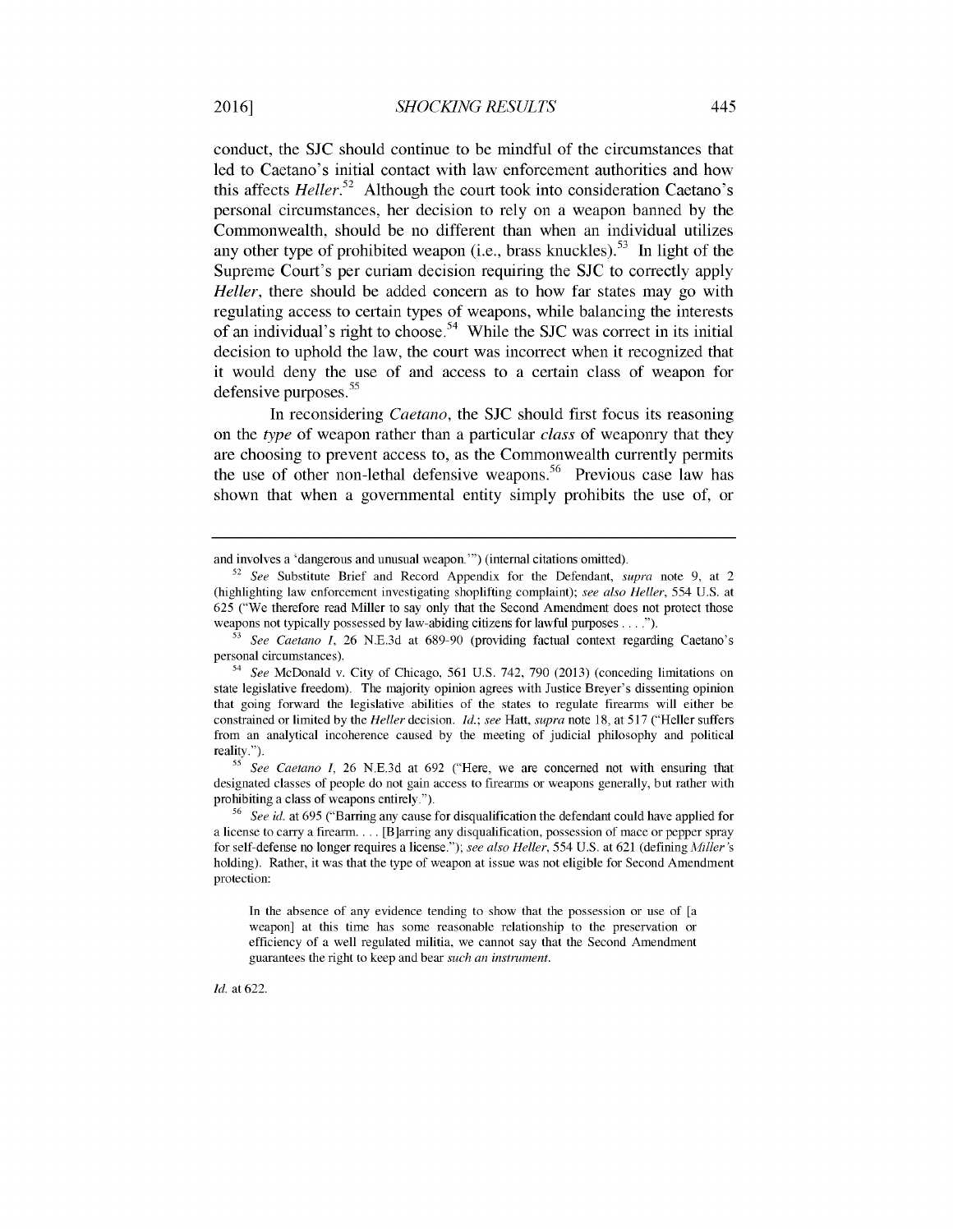limits access to, a type of weapon, it cannot be the exclusive reasoning for striking down a particular law when other remedies suffice under the constitution.<sup>57</sup> Second, in determining the applicability of the scope of the Second Amendment protection, the Supreme Court turns to whether a weapon is both "dangerous" and "unusual" and the **SIC** too should look to properly address this issue.<sup>58</sup> Case law within Massachusetts, and case law from other jurisdictions, has provided an applicable roadmap to understanding how courts may classify a weapon as dangerous or dangerous per se within the Commonwealth. $59$  Therefore, when reconsidering *Caetano,* the SJC does not have to look any further than to its own guidance to correctly categorize the weapon as being dangerous.<sup>60</sup> Furthermore, even in light of the SJC's misapplication of the "in common use" doctrine, which was the impetus as to why the Supreme Court overturned the *Caetano* decision, the SJC was not far off in its approach to addressing the issue.  $61$  By parsing through the limited guidance provided in *Heller,* the SJC needs to understand that the measure of whether a weapon is unusual is to ascertain whether such weapon is currently in common use at that particular point in time in which the matter is being adjudicated.<sup>62</sup> If comparing electrical weapons, like stun guns or Tasers, to

*<sup>59</sup>See* Commonwealth v. Farrell, 78 N.E.2d 697, 702 (Mass. 1948) ("A dangerous weapon, in legal definition, is any instrument or instrumentality so constructed or so used as to be likely to produce death or great bodily harm.") (internal quotations omitted).

**<sup>60</sup>***See* Commonwealth v. Appleby, 402 N.E.2d 1051, 1057 (Mass. 1980) (affirming *Farrell* by providing "... meaning of 'dangerous weapon' depends on the context... used.").

**<sup>61</sup>***See Caetano H,* 136 **S.** Ct. at 1027 ("By equating 'unusual' with 'in common use at the time of the Second Amendment's enactment,' . . . the court's second explanation is **. . .** inconsistent with Heller *.... "). But see Heller,* 554 U.S. at 624-28 **(". . .** men were expected to appear bearing anus supplied by themselves and of the kind in common use at the time."). Although the *Heller* Court spends considerable time interpreting the *Miller* court's use of the term "in common use," the Supreme Court opted not to provide a simple answer as to what constitutes "common use." *See Heller,* 554 U.S. at 627 (failing to define "common use" other than that it "is supported by the historical tradition"). Therefore, courts are left to their own judicial interpretation until the Supreme Court provides further guidance on the terminology. *Id.*

**<sup>62</sup>***See Heller,* 554 U.S. at **627** ("Miller said, as we have explained, that the sorts of weapons protected were those "in common use at the time." (quoting U.S. v. Miller, 307 U.S. 174, 179 (1939))).

*<sup>17</sup> See* Friedman v. City of Highland Park, **784** F.3d 406, 411 (7th Cir. 2015) ("Unlike the District of Columbia's ban on handguns, Highland Park's ordinance leaves residents with many self-defense options.").

**<sup>58</sup>***See Heller,* 554 U.S. at 627("[A]s we have explained, that the sorts of weapons protected were those 'in common use at the time.' We think that limitation is fairly supported by historical tradition of prohibiting the carrying of 'dangerous and unusual weapons. "');Lerner & Nelson, *supra* note 28, at 1409 ("[T]he Heller language specifically exempting 'dangerous and unusual weapons' from constitutional protection would be helpful in defending a Taser ban. Tasers are less rooted in our historical traditions than firearms, less commonly own and used today, and perhaps in some ways more horrifying than traditional, albeit more lethal firearms.").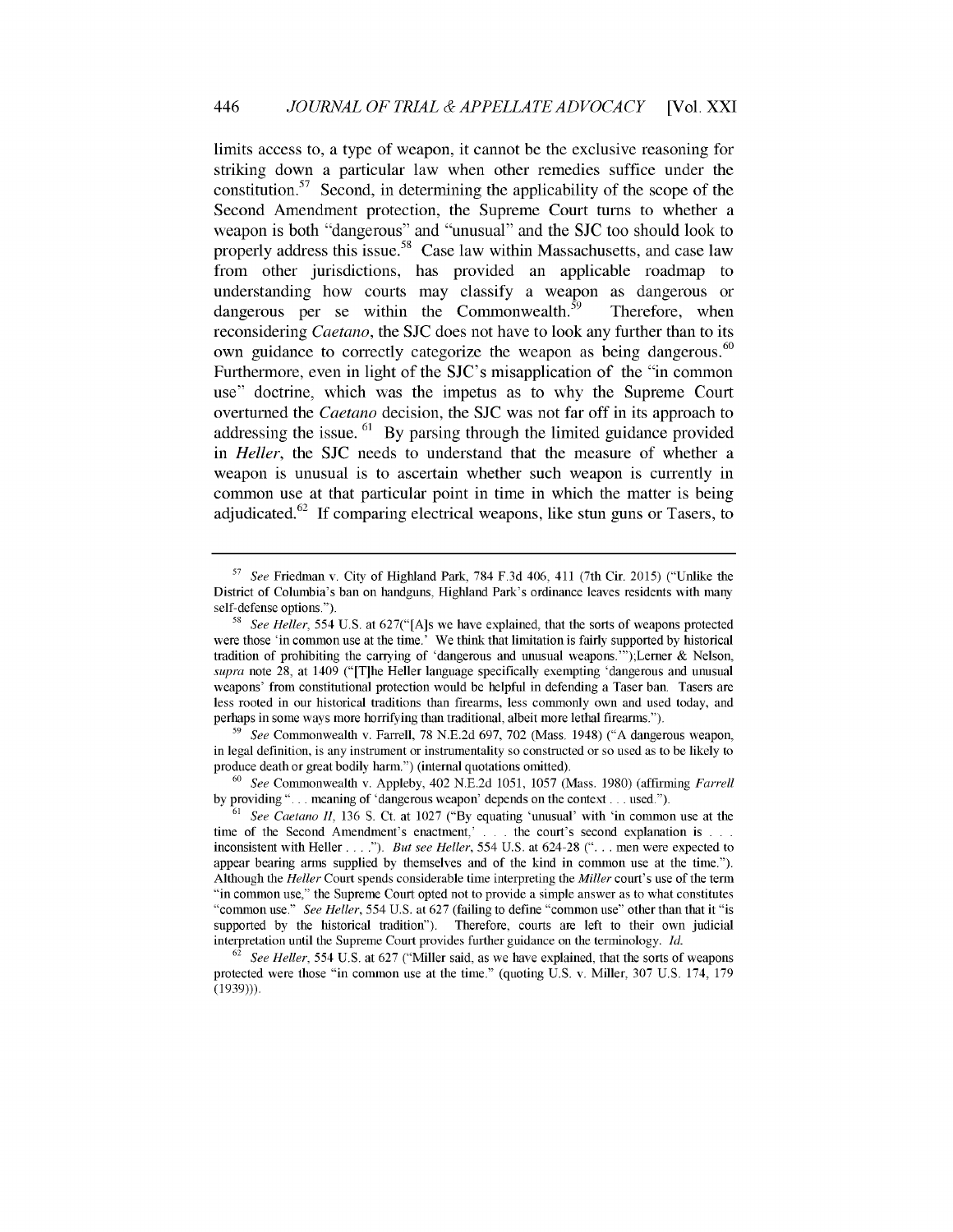firearms, and in particular handguns, the Supreme Court has already provided they are the most popular weapon of choice, and therefore one easily could put forward the argument that those weapons are in common usage. $^{63}$  Unlike firearms, there is limited data providing information regarding civilian ownership, but also limited data from those states that allow their law enforcement officials to use the weapon in the field.<sup>64</sup> In comparison to knowing the dangers of firearms, there remains an unknown factor as to the level of dangerousness and risks associated with the use of electrical weapons, which should give any court pause before deciding to upend a law that has the potential to place more of these types of weapons **<sup>65</sup>** on the streets. Even presenting an argument justifying civilian possession on the basis of law enforcement, and to a certain degree, military reliance of non-lethal electrical weapons would be flawed because every weapon employed by those entities does not automatically equate to access to civilians, and thereby would not be enough to disqualify the weapon from being categorized as dangerous and unusual.<sup>66</sup>

Despite the prevailing trend of other states decriminalizing civilian possession of electrical weapons, the Massachusetts Legislature too has had opportunities to provide civilians with access, but at their discretion has chosen not to. $67$  Those states that have chosen to permit civilian access

**<sup>63</sup>***See id.* at 629 ("Whatever reason, handguns are the most popular weapon chosen by Americans for self-defense in the home, and a complete prohibition on their use is invalid."); *see also* KROUSE, *supra* note 33 (detailing gun possession in United States).

<sup>64</sup>*See* Volokh, *supra* note 29, at 212 (highlighting limited statistical information on usage); *see also Taser Int'l Form I O-K, supra* note 33, at 13 (highlighting limited consumer acceptance). In its annual outlook, Taser highlighted that conducted electrical weapons have gained limited acceptance amongst consumers primarily due to competition with handguns and other non-lethal weapon options. *Taser Int'l Form 10-K, supra* note 33, at 13.

**<sup>65</sup>** *See* sources cited *supra* note 39 and accompanying text.

**<sup>66</sup>***See* Lerner, *supra* note 28, at 1401-02 (discussing developments in non-lethal weapons); *see also Heller,* 554 U.S. at 627-28 ("It may well be true today that a militia, to be as effective as militias in the 18th century, would require sophisticated arms that are highly unusual in society at large. . **.** . But the fact that modern developments have limited the degree of fit between the prefatory clause and the protected right cannot change our interpretation of the right."); *Freidman,* 784 F.3d at 410 ("Some of the weapons prohibited by the ordinance are commonly used for military and police functions; they therefore bear a relation to preservation and effectiveness of state militias. But states, which are in charge of militias, should be allowed to decide when civilians can possess military-grade firearms."). *But see* Brief Amicus Curiae of Arming Women Against Rape & Endangerment, *supra* note 33, at 16-17 (objecting to unusualness factor of stun guns). The advocacy group highlights that because a majority of states have taken the initiative to legalize stun guns, and because numerous law enforcement agencies utilize the weapon for non-lethal confrontations, there is no way to classify the device as rare or unusual. *Id.*

**<sup>67</sup>***See* H. 2184, 189th Gen. Court, Reg. Sess. (Mass. 2015) (enabling counting law enforcement officers to possess electrical weapons); *see also,* 2004 Mass. Acts ch. 170 (approving emergency legislation granting certain law enforcement officials use of non-lethal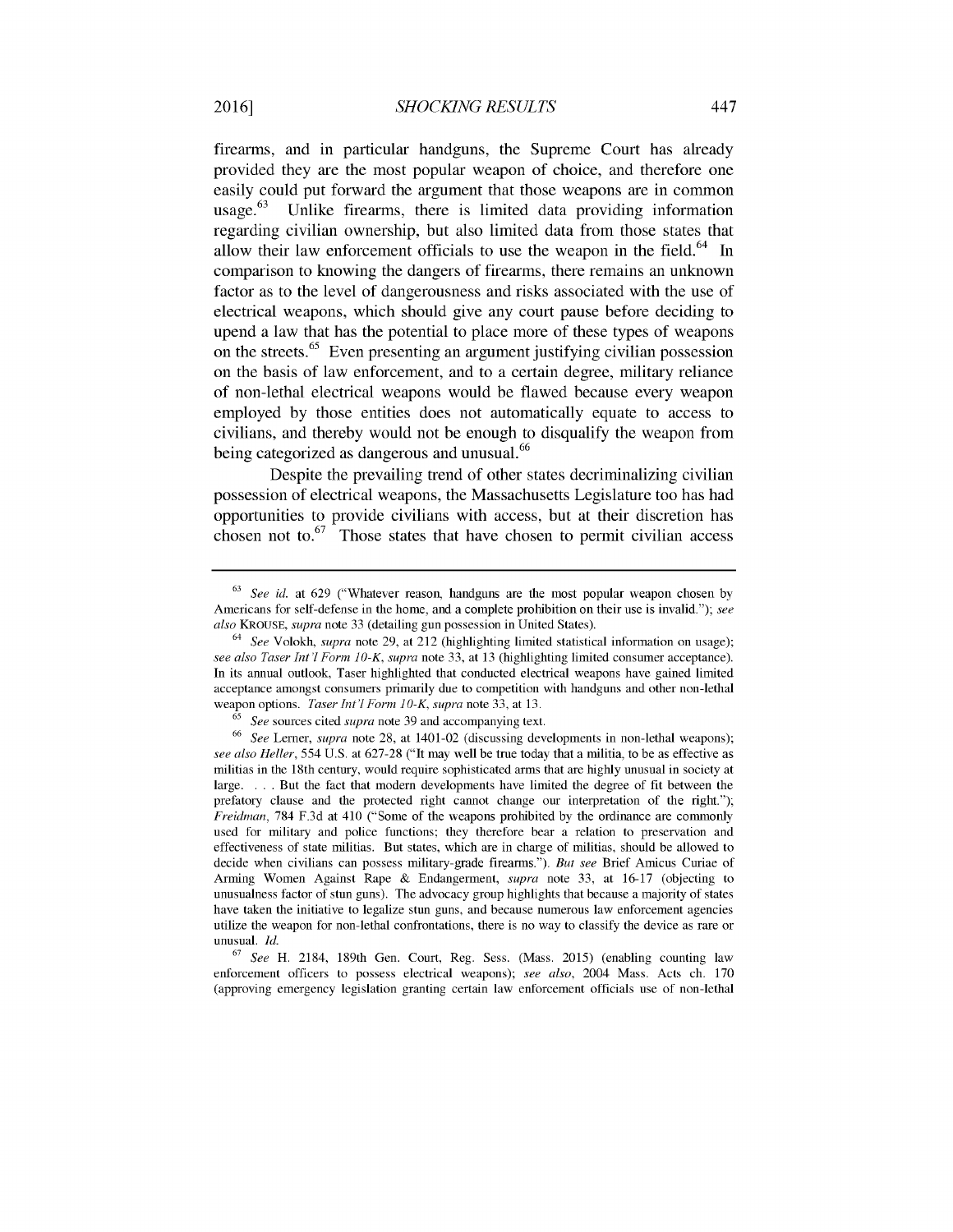have done so **by** enumerating various limitations on one's ability to access the weapon.68 **If** the **SJC** were to provide judicial remedy **by** granting civilians the use of electric weapons for defense purposes, the court essentially would undermine the legislature's attempt to regulate the use of dangerous weapons and would welcome challenges to weapons not previously considered for constitutional protection.<sup>69</sup> In light of the limited guidance provided **by** the Supreme Court, a reasonable person may argue that because an instrument is in common ownership and meets the definition of a bearable arm, it too would constitute as a weapon deserving of Second Amendment protection.70 At the end of the day, the **SJC** has to be cognizant that any hasty judgment **by** the Court to strike down the law because of the Supreme Court's per curiam decision resurrects the slippery slope argument as to how far and wide the Court can stretch the scope of the Second Amendment in the name of self-defense.<sup>71</sup> In addition to the aforementioned reasons, in reconsidering Caetano's challenge, the **SIC** should remain aware of the Supreme Court's specific instruction that the Second Amendment is not an unlimited privilege. **2**

Presented with the opportunity to adjudicate whether certain classes of weapons, such as stun guns, are granted Second Amendment protection, the Supreme Judicial Court in *Commonwealth v. Caetano,* made the correct decision of not extending the scope of the privilege. The Supreme Court in its precedent case law articulated how **far** the scope of the Second Amendment protection should extend to certain classes of

weapons).

**<sup>68</sup>** *See* Peterman, *supra* note **29,** at **877-87** (providing state-by-state non-lethal weapon laws); *see also State Statutes Regarding or Relating to Taser Brand Conducted Electrical Weapons, supra* note 34 (detailing individual state laws classifying electrical weapons); Vielmetti, *supra* note **35** ("Under [Wisconsin's] new law, a permit is required before buying or carrying a Taser, concealed or not, while a deadly handgun can **be** openly carried without a permit.").

**<sup>69</sup>***See McDonald,* **561 U.S.** at **790** (conceding limitations on state legislative freedom). The Court agreed with Justice Breyer's dissenting opinion that going forward that the legislative abilities of the states to regulate firearms either will be constrained or limited **by** the *Heller* decision. **Id.;** *see* Doff, *supra* note **26,** at **136** (highlighting potential legal challenges facing courts). As a result of making *Heller* applicable to the states under *McDonald,* both federal and state courts likely will see additional challenges to existing weapons laws. *See McDonald, 561* **U.S.** at **790** (conceding limitations on state legislative freedom); Dorf, *supra* note **26,** at **136** (highlighting potential legal challenges facing courts).

**<sup>70</sup>** *See Heller,* 554 **U.S.** at **584-86** (providing meaning of "bear arms").

**<sup>71</sup>** *See McDonald,* **561 U.S.** at **889-90** (2010) (Stevens, **J.,** dissenting) ("The notion that a right to self-defense implies an auxiliary right to own a certain type of firearm presupposes not only controversial judgments about the strength and scope of the (posited) self-defense right, but also controversial assumptions about the likely effects of making that type of firearm more broadly available.").

**<sup>72</sup>** *See Heller,* 554 **U.S.** at **626-27 ("...** was not a right to **keep** and carry any weapon whatsoever in any manner whatsoever and for whatever purpose.").